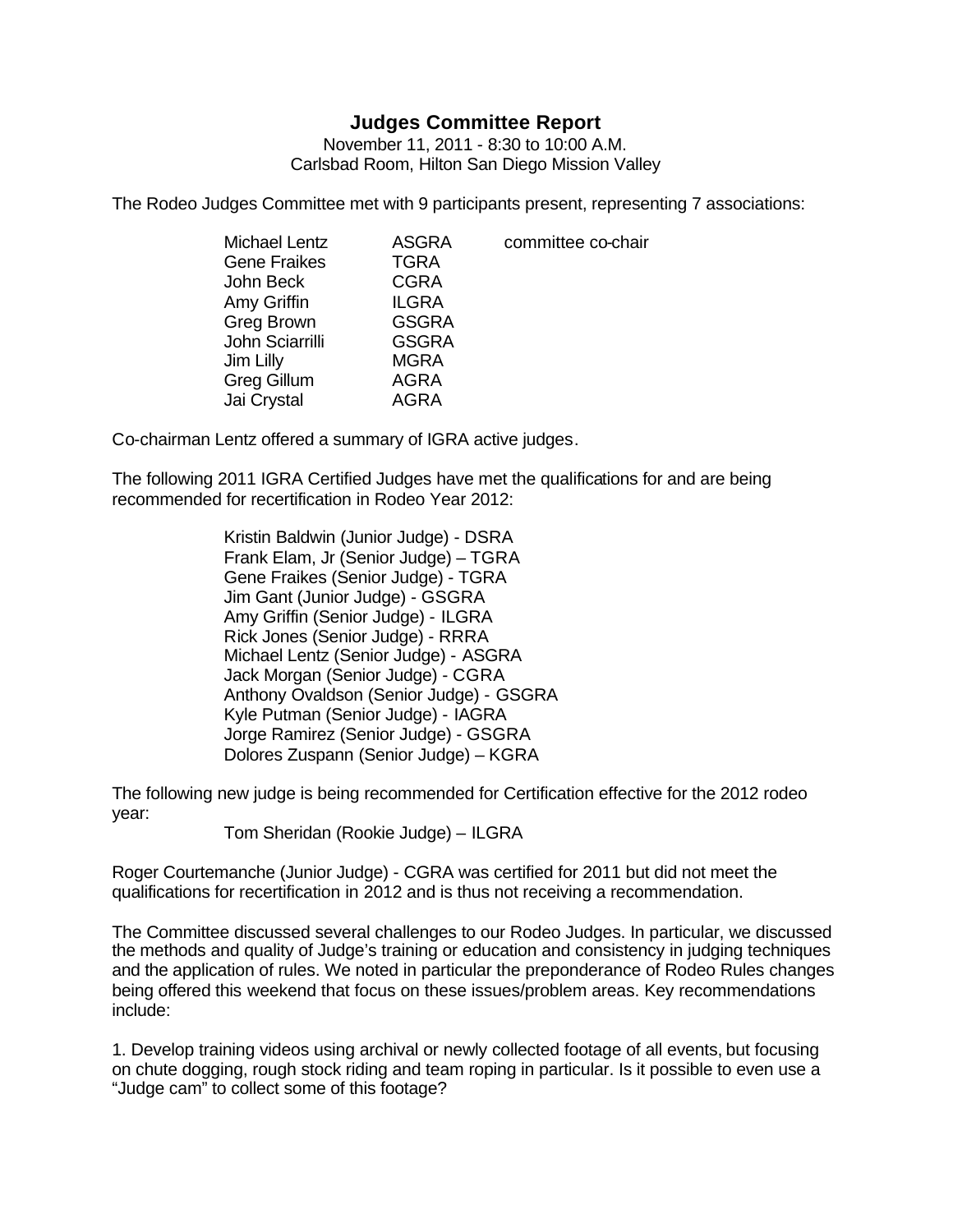2. Find a way to incorporate student judge training into rodeo schools or play days.

3. Bring back the requirement for annual seminar attendance for Judge's Recertification. This is a change that creates a different standard than that of other certification programs, but the Committee felt that the Judges ought to be held to a higher standard. This is part of an effort to create better communications within the Judges program and to improve the consistency in techniques and the application of rules.

4. Focus more effort on training of new (Rookie) Judges by implementing a "mentoring" requirement; extend the Rookie Judging period to the first eight (8) full days of participation as a Judge.

Two Standing Rules changes are being proposed to the Convention to address Judge's education and training and Recertification.

Michael Lentz Jack Morgan 2011 IGRA Judges Committee co-chairs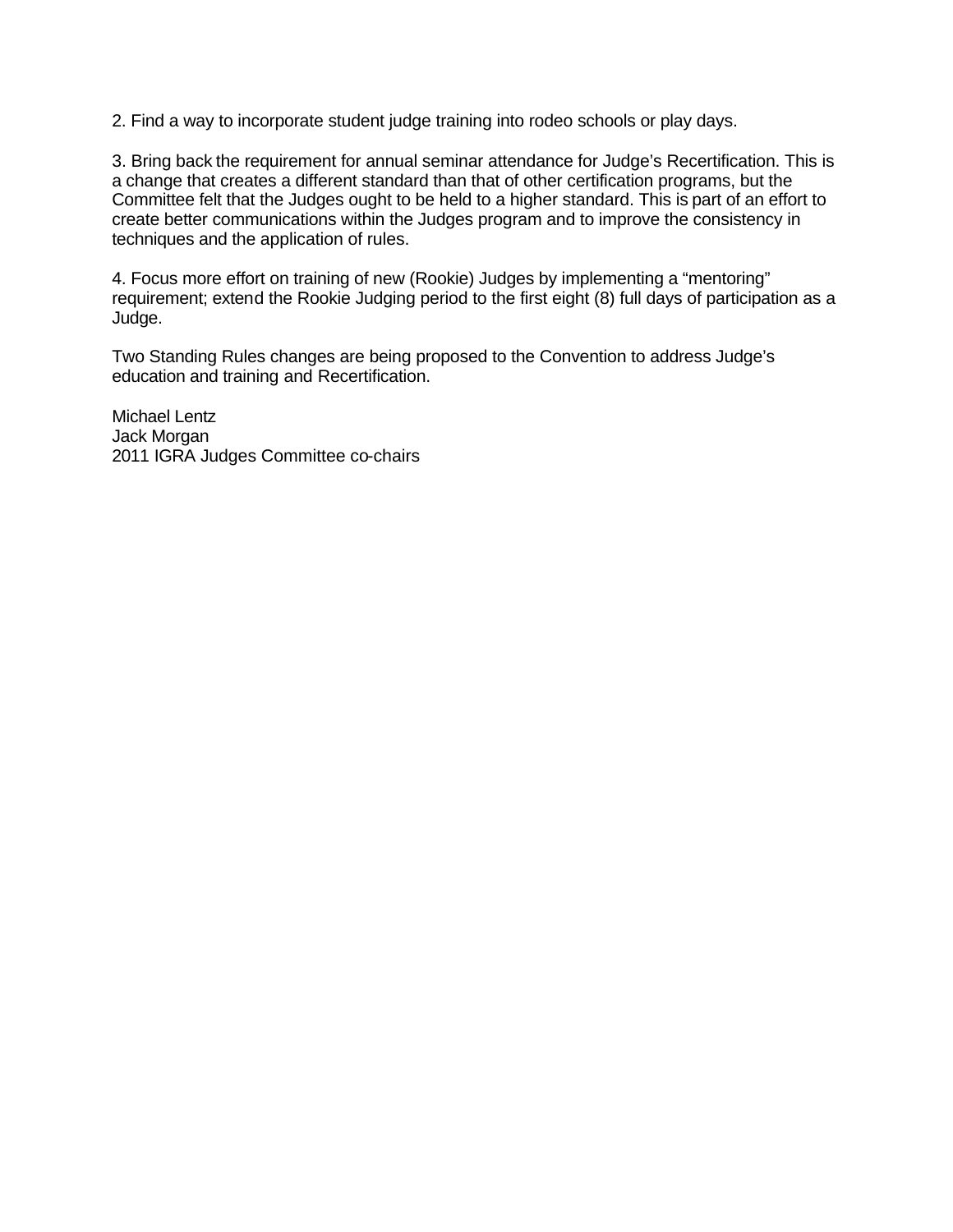## **Rodeo Judge Level Assn**

Phoenix, AZ FEBRUARY 18-20 Alvarado, TX MARCH 11-13 Fort Lauderdale, FL APRIL 8-10 Little Rock, AR APRIL 29-MAY 1 Palm Springs, CA APRIL 29-MAY 1 Las Vegas, NV MAY 20-22 Oklahoma City, OK MAY 27-29 Calgary, AB, Canada JULY 1-3 Denver, CO JULY 8-10 Detroit, MI JULY 22-24 Sante Fe, NM AUGUST 12-14 Chicago, IL AUGUST 19-21 Kansas City, MO SEPTEMBER 2-4 San Francisco, CA SEPTEMBER 9-11 Fort Worth, TX Finals OCTOBER 7-9

**TOTAL** Kristin Baldwin Junior Judge DSRA X X X X 4 Roger Courtemanche Junior Judge CGRA 0 Frank Elam, Jr Senior Judge TGRA X X X X X X 6 Gene Fraikes Senior Judge TGRA X 1 Jim Gant Junior Judge GSGRA S 0 Amy Griffin Senior Judge ILGRA X 1 Rick Jones Senior Judge RRRA X X X X 4 Michael Lentz Senior Judge ASGRA X X X X X X 6 Jack Morgan Senior Judge CGRA X X X X X X X X X 9 Anthony Ovaldson Senior Judge GSGRA X X X X 4 Kyle Putman Senior Judge IAGRA X X X X X X 6 Jorge Ramirez Senior Judge GSGRA X 1 Dee Zuspann Senior Judge KGRA X X X X X X X 7 count 3 3 4 3 3 4 4 3 3 3 3 3 3 3 4 49 contestant count 119 105 104 60 72 75 110 75 94 40 72 56 71 67 119 1239 contestants/judge 39.7 35.0 26.0 20.0 24.0 18.8 27.5 25.0 31.3 13.3 24.0 18.7 23.7 22.3 29.8 25.3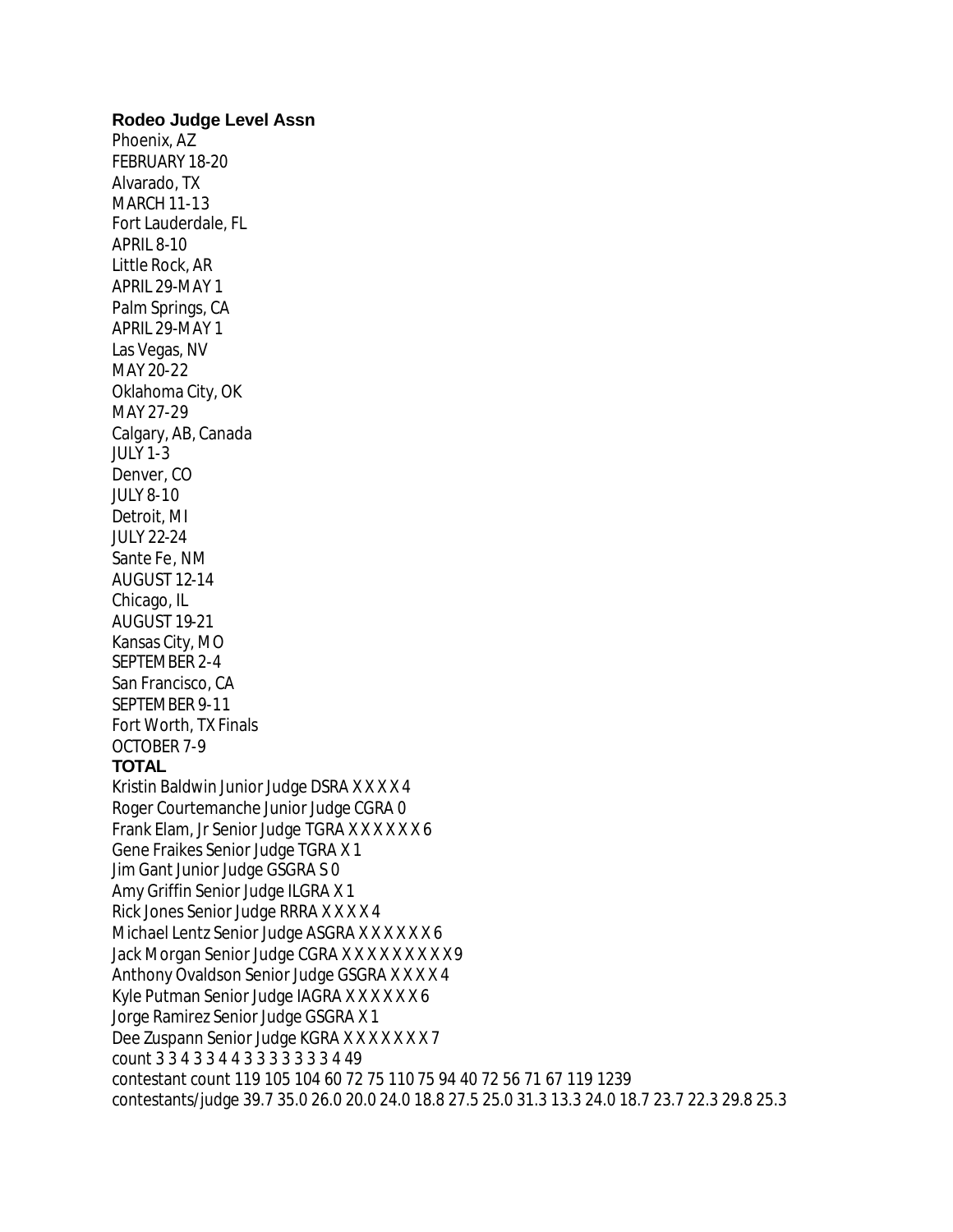rodeo entries 884 748 785 466 636 598 812 373 630 337 718 386 604 484 854 9315 entries per judge 2 94.7 249.3 1 96.3 1 55.3 2 12.0 1 49.5 203.0 1 24.3 2 10.0 1 12.3 239.3 1 28.7 2 01.3 1 61.3 2 13.5 1 90.1 Kristin Baldwin Roger Courtemanche Frank Elam, Jr Gene Fraikes Jim Gant Amy Griffin Rick Jones Michael Lentz Jack Morgan Anthony Ovaldson Kyle Putman Jorge Ramirez Dee Zuspann 0 Frank Elam, Jr 0 0 **Rodeo City and Date 2011 IGRA Rodeo Judges Activity** Kristin Baldwin Roger Courtemanche **2011 IGRA Rodeo Judging Pairings Judges** 1 0 0 0 0 0 0 0 0 0 0 0 2 0 1 0 0 0 0 0 2 0 0 1 0 0 0 5 0 0 1 2 4 1 0 1 0 0 0 2 1 2 2 0 3 0 0 1 1 2 4 0 0 0 0 0 0 0 0 1 0 1 0 3 0 1 1 0 0 2 3 3 1 2 0 5 0 6 2 0 3 6 7 7 7 7 2 8 \*minimum possible - 0; maximum possible - 10. Jack Morgan Anthony Ovaldson Kyle Putman Jorge Ramirez Dee Zuspann Distinct partners\* Gene Fraikes Jim Gant Amy Griffin Rick Jones Michael Lentz Proposal 1: